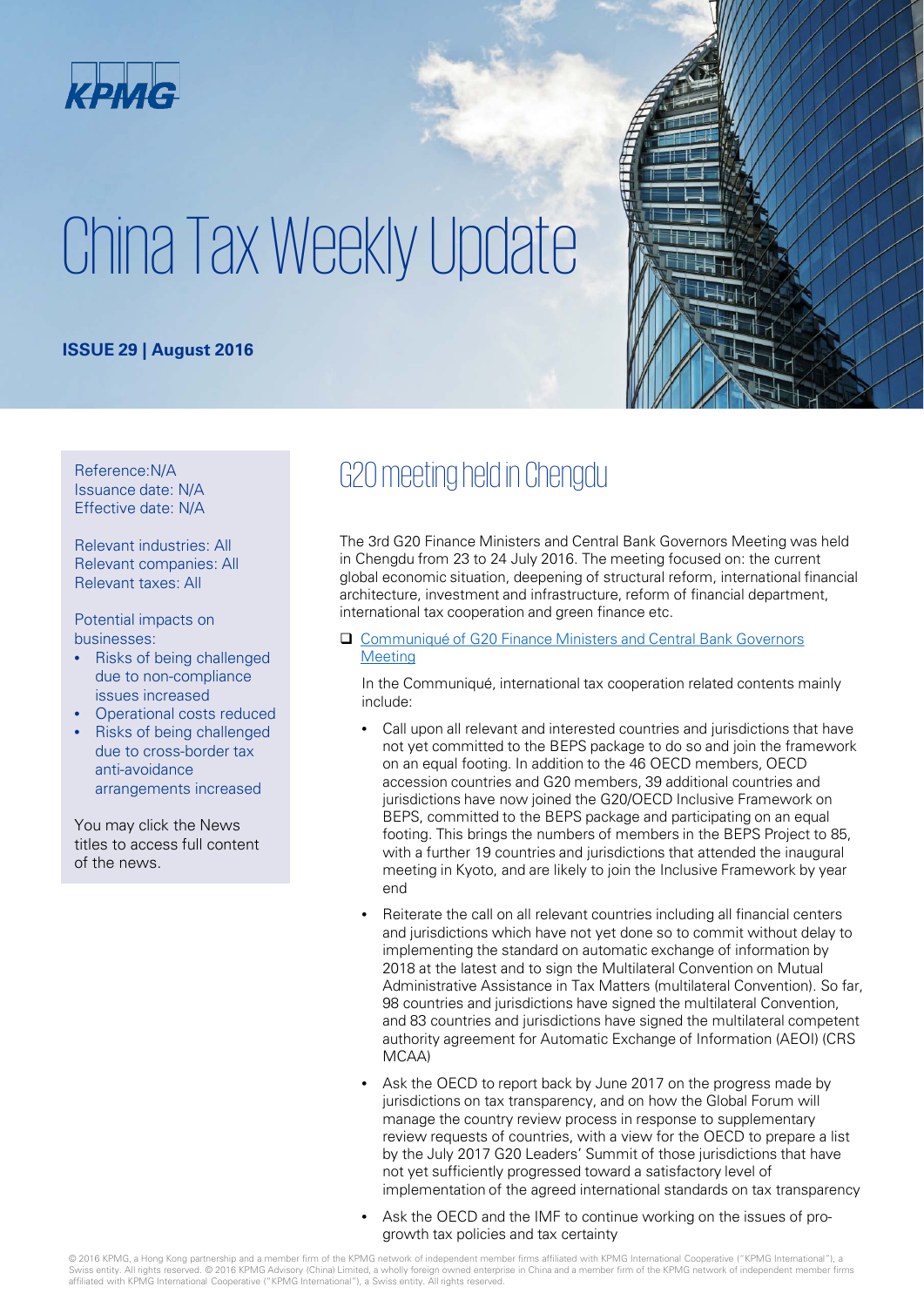- Reiterate the call on the FATF and the Global Forum to make initial proposals by our October meeting on ways to improve the implementation of the international standards on transparency, including on the availability of beneficial ownership information of legal persons and legal arrangements, and its international exchange
- [China to implement tax policy that strikes a balance between innovation and](http://www.mof.gov.cn/zhengwuxinxi/caizhengxinwen/201607/t20160724_2367838.htm) sharing
	- On 23 July 2016, Lou Jiwei, Minister of the Ministry of Finance outlined at the G20 Meeting how China's planned tax policy initiatives align with the G20/OECD focus on tax policies that foster innovation while boosting economic equity. China will continue to implement tax policies that balance innovation with equity by means of VAT reform, R&D super deduction policy as well as acceleration of Individual Income Tax (IIT) and Real Estate Tax (RET) reforms
	- With regard to tax policies that encourage innovation, China will push forward the tax system reform in two key areas:
		- (i). Fully implement the VAT reform (i.e. ensure the full rollout of the May 2016 transition from Business Tax to VAT for the finance, construction, real estate and lifestyle service sectors) and encourage refined division of work and innovation;
		- (ii). Introduce new CIT policies on R&D super deduction, including equity incentives for the R&D enterprises and scientific research personnel of research institutions
	- Mr. Lou also said that the promotion of IIT and RET reform is a key focus of China's tax system reform.

#### Reference: Guo Ban Fa<br>New development of taxi industry

On 26 and 27 July 2016, China announced new rules in a move to legalize internet-based taxi services and to push forward the development of car-hailing platforms. Popular car hailing services such as Didi Kuaidi and Uber had previously operated in a legal grey area in China. The documents released by the State Council and seven ministries respectively, shall take effect from 1 November 2016.

#### $\Box$  [State Council issues the guidance to push forward the reform of taxi](http://www.gov.cn/zhengce/content/2016-07/28/content_5095567.htm) industry (Guo Ban Fa [2016] No. 58, "Circular 58")

- Circular 58 clarifies the types of taxi services, including: traditional taxi services and internet-booked taxi services
- Deepen the reform of traditional taxi services:
	- ❖ New rights to run taxi businesses shall be subiect to time-limits rather than unlimited. The new rights can be used free of charge but the operation subject cannot be changed (The operation subject here refers to the company who gains the right to run taxi businesses.)
	- Taxi business operator shall sign a labor contract or operation contract with the taxi driver
	- $\triangleleft$  Establish dynamic adjustment mechanism for taxi charges (This means that the government may allow taxi services to some extent raise the standard charges in certain circumstances, such as morning and evening rush hours, raining days, etc.)
	- Encourage traditional taxi services business operators and internetbooked taxi services business operators to carry out cooperative operations through fusion of existing service providers by way of merger, restructuring and absorption of equity rights

[2016] No. 58 / Joint Decree [2016] No. 60 by seven ministries Issuance date: 26 July 2016 / 27 July 2016 Effective date: N/A

Relevant industries: Taxi industry Relevant companies: Enterprises engaged in taxi services Relevant taxes: N/A

Potential impacts on businesses:

• Risks of being challenged due to non-compliance issues increased

You may click the circular titles to access full content of the circulars.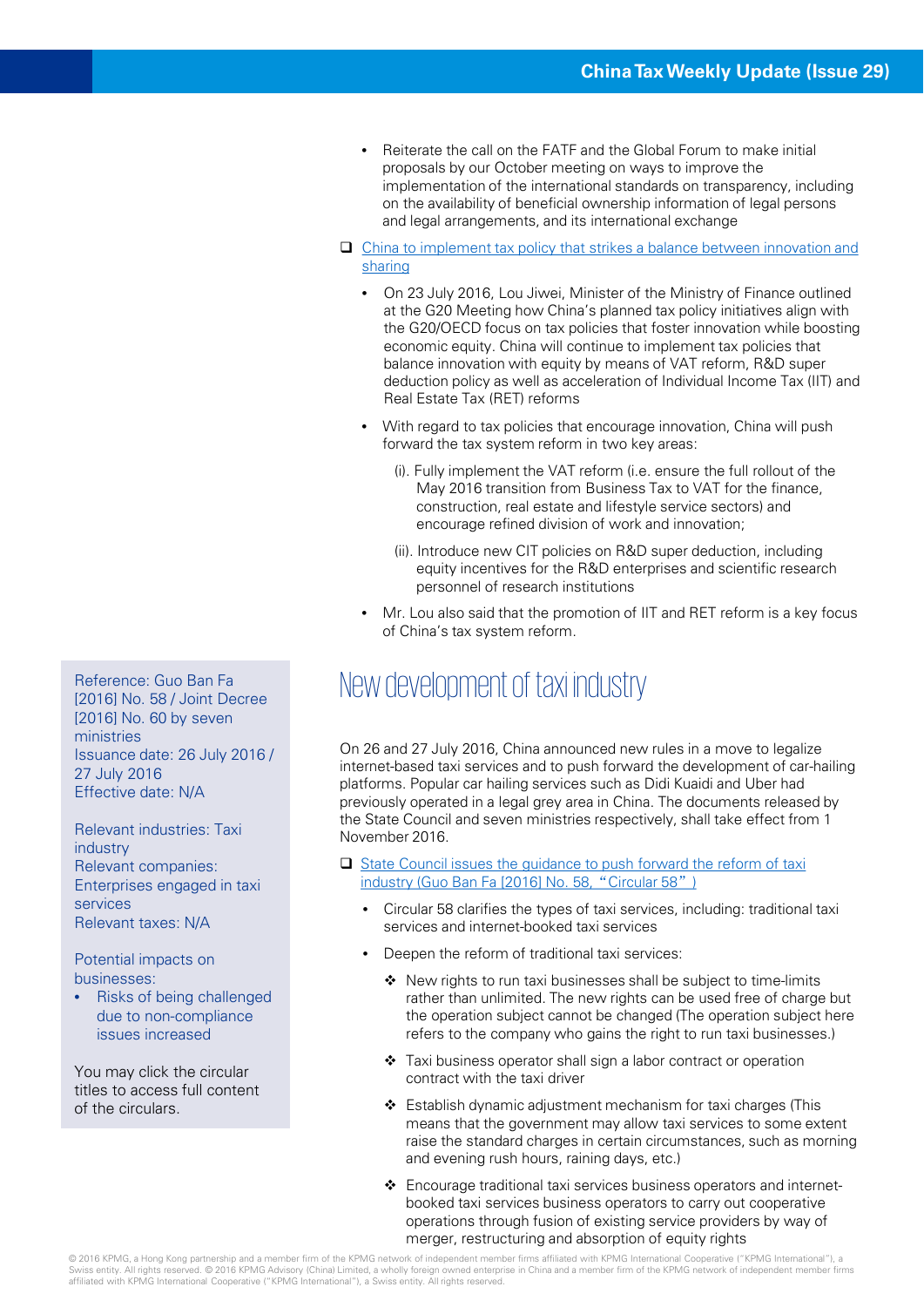- Encourage enterprises engaged in traditional taxi services transform to provide internet-booked taxi services. Traditional taxi drivers may offer taxi services via car-hire apps. Non-cash payment method (such as We-chat, Alipay, etc.) is also encouraged
- Standardize the internet-booked taxi services and ride-sharing amongst private drivers arranged over the internet
	- ◆ Where an internet-based car-hailing platform is the transportation service provider, it shall be able to provide on-line to on-site services and take responsibility as the carrier. Internet-based car-hailing services shall be subject to market-adjusted price, and government guide price shall also be applied when city government deems it necessary
	- $\triangleleft$  Ride-sharing by private drivers is benefit for alleviating traffic congestion and reducing air pollution. The city government shall encourage its development and formulate the relevant provisions, which, clarify the rights and obligations of ride-sharing service provider, passenger and service platform.
- Provisional administrative measures for internet-booked taxi services (Joint [Decree \[2016\] No. 60 by seven ministries including Ministry of Transport,](http://zizhan.mot.gov.cn/zfxxgk/bnssj/zcfgs/201607/t20160728_2068633.html)  "Decree 60")
	- Decree 60 clarifies the qualification of internet-based car-hailing platform and the standards for internet-booked taxi services as follows:
		- ❖ An enterprise, that applies for carrying out internet-booked taxi services, shall have the capability of providing on-line and on-site services. It shall also have the capability to conduct information and data exchange and process so as to provide such information and data to regulatory authorities such as transportation, telecommunication, policy, tax and internet. Enterprise is not required to have own cars
		- $\triangleq$  When the administration for the taxi industry permits the application of engaging in internet-booked taxi services, it shall clarify the business scope, operating area and operating period and issues Business Certificate for Internet-booked Taxi Services (certificate) with such permitted information
		- $\triangle$  An internet-based car-hailing platform is allowed to carry out the business upon obtaining the certification as well as completion of recordal filing for internet information services with the provincial administration for communication where the platform is registered
		- The internet-based car-hailing platform takes the responsibility as the carrier. It shall ensure the cars have the official certificate for running the taxing services, provide the insurance for cars, and report the information on cars to the administration for the taxi industry in the city/locality where the taxi services are offered
		- ◆ The internet-based car-hailing platform shall ensure that the drivers have the legal qualification for running the taxi services, sign labor contracts/agreements with the drivers, and report the information on drivers to the administration for taxi industry in the city/locality where the taxi services are offered
		- $\div$  The internet-based car-hailing platform shall offer reasonable prices, clearly mark the price, and provide the passenger with an invoice. It cannot run taxi services by charging fares lower than the cost to squeeze out competitors or monopolise the market
		- The internet-booked taxi service shall offer services in the permitted areas, either origin or destination shall be in the permitted areas at least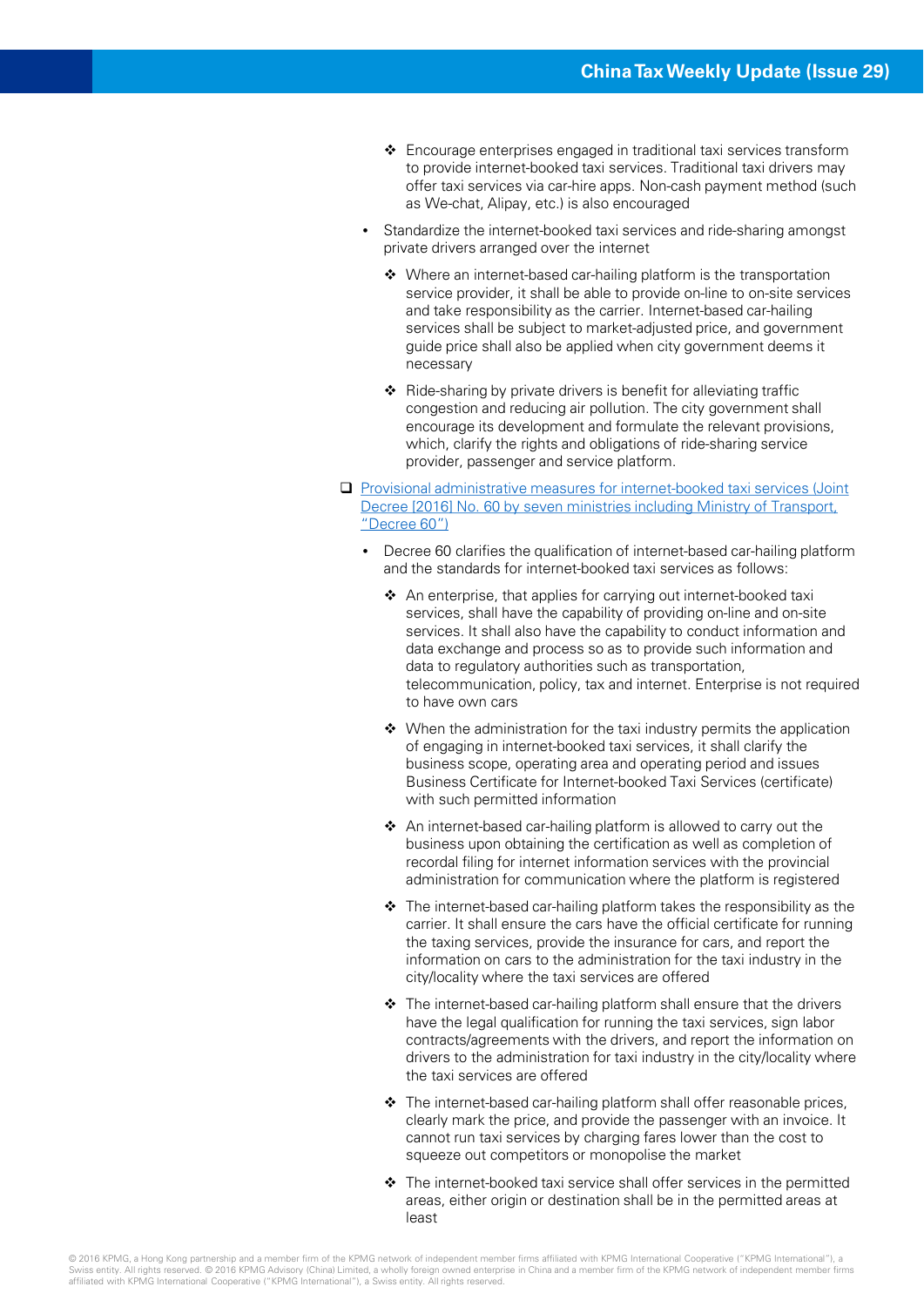- When the mileage of an internet-booked taxi reaches 600 thousand kilometers, it is forced to be scrapped. When the mileage is less than 600 thousand kilometers but its use life has reached 8 years, it shall not be further used as a taxi for internet booking purpose
- In addition to the above, Decree 60 also stipulates the qualification of cars and drivers as well as the supervision and legal liability of the relevant administration.

## Reference: SAIC Order No. China to strengthen administration on Internet Advertising

On 4 July 2016, the State Administration for Industry and Commerce (SAIC) issued Interim Measures for Administration of Internet Advertising ("the Measures"). The Measures clarify the definition of internet advertising, the obligations of internet advertising publishers, the management systems for internet advertising business, forbidden internet advertising activities and the administrative penalty for violations, etc., which shall take effect from 1 September 2016. (This is stimulated by the case that a person went to a promoted hospital that he found via Baidu and wasted a lot of money in that hospital but ultimately died.)

Main contents of the Measures are as follows:

- Advertising activities carried out via the internet shall subject to the Advertising Law and these Measures.
- "Internet advertising" as mentioned in the Measures refers to commercial advertisements including:
	- \* Advertisements promoting goods or services in the forms of texts, pictures or videos which contain links;
	- ❖ Email advertisements promoting goods or services;
	- ❖ Paid search advertisements promoting goods or services;
	- Advertisements in commercial display promoting goods or services;
	- Other commercial advertisements promoting goods or services via Internet media.
- Advertisements for medical treatment, pharmaceuticals, food formula for special medical purposes, medical devices, pesticides, veterinary drugs, healthcare food and other special goods or services must be scrutinised by advertisement scrutiny authorities according to laws and administrative regulations. They shall not be published without scrutiny.
- Internet advertisements shall be distinguishable and prominently marked with "advertisements", in order to enable consumers to identify them as advertisements. Paid search advertisements shall be prominently distinguished from natural search results.
- Internet advertisers publishers shall sign a written contract, complying with the law, with advertising agencies and advertising publishers that they use.
- Internet advertisers shall be responsible for the authenticity of the contents of advertisements.
- Internet advertising publishers and advertising agencies shall examine, verify and register the identity information of advertisers such as their names, addresses and valid contact details. They shall set up registration files and check and update them on a regular basis. Internet advertising publishers and advertising agencies shall examine relevant certificates (including identity, administrative licence, cited information, etc.), verify the contents of advertisements, and shall refuse to design, produce, act as agent for or publish and advertisements if the verification fails or if the certificates are incomplete.

87 Issuance date: 4 July 2016 Effective date: 1 September 2016

Relevant industries: Internet advertising industry Relevant companies: All Relevant taxes: N/A

Potential impacts on businesses:

• Risks of being challenged due to non-compliance issues increased

You may click [here](http://www.saic.gov.cn/zwgk/zyfb/zjl/xxzx/201607/t20160708_169638.html) to access full content of the circular.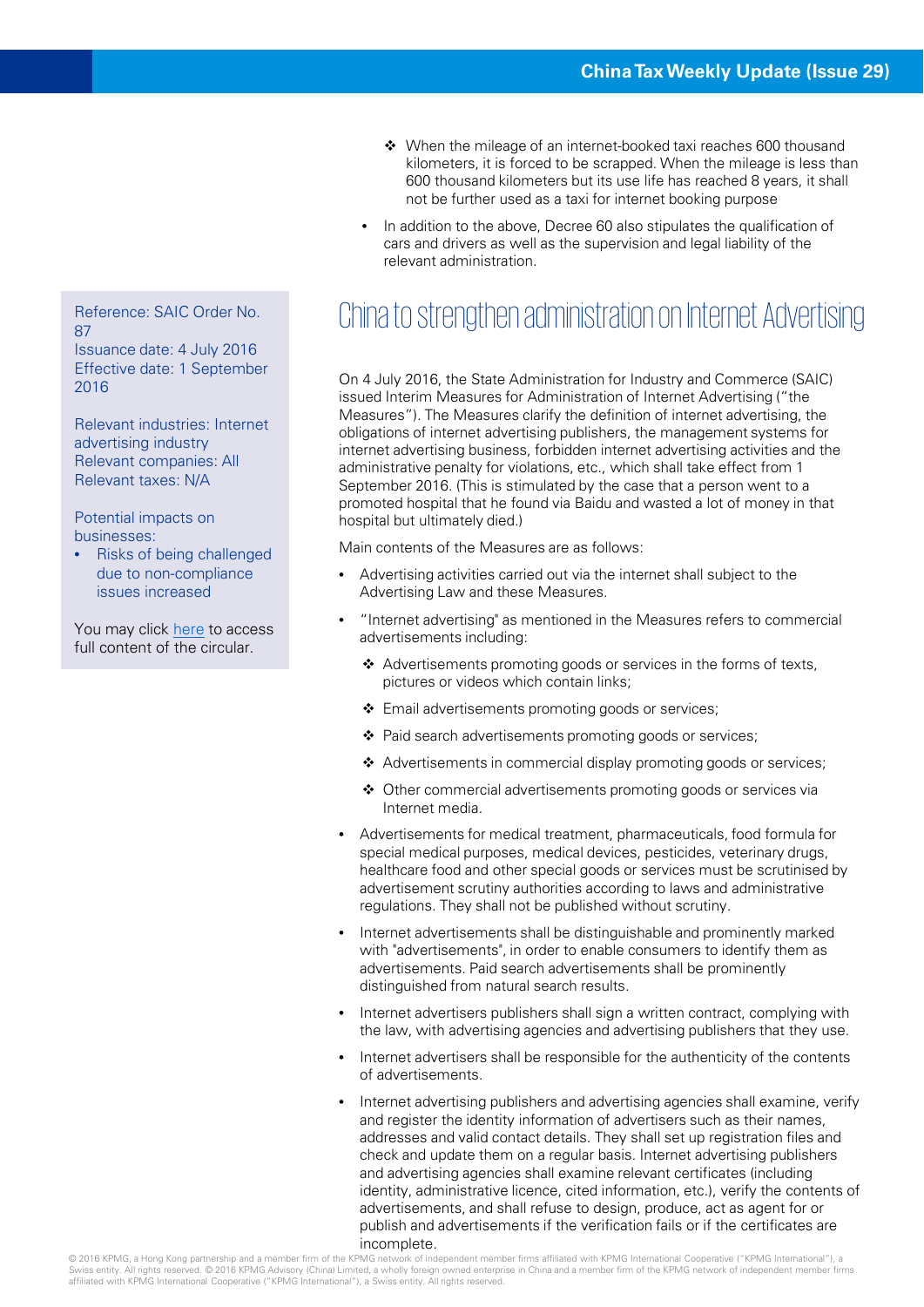• The administrative departments for industry and commerce in the places where the internet advertising publishers are located shall govern the administrative sanctions on their illegal Internet advertising activities.

\* Since Culture Tax is charged on all advertising supplies (including online advertising), the release of the Measures means that internet advertising activities fall within the definitions will be subject to the Culture Tax in future. The Culture Tax on advertising supplies is levied at 3% of the net Value Added Tax (VAT) payable (that is, revenue net of VAT inclusive payments to other advertising companies for publication of advertisements).

## Reference: SAT Further VAT implementation rules

In order to help better implement the new VAT rules Measures for Implementation of the Pilot Program of VAT Reform (Cai Shui [2016] No. 36, "Circular 36"), the SAT further issued circulars in relation to issuance of red letter VAT invoices and strengthen the administration on VAT control system. In addition, hotel associations propose to fully implement the VAT reform in the hotel industry nationwide.

□ SAT's announcement on issuance of red letter VAT Invoices (SAT [Announcement \[2016\] No. 47,"Announcement 47"\)](http://www.chinatax.gov.cn/n810341/n810755/c2217288/content.html)

On 20 July 2016, the SAT issued Announcement [2016] No. 47 to clarify matters in respect of issuance of red letter VAT invoices, effective from 1 August 2016.

- When a VAT general taxpayer / small-scale taxpayer needs to issue a red VAT special invoice after a VAT special invoice is issued by itself or by the tax authority on behalf of the small-scale taxpayer, due to the reason that: 1) the goods are returned, there is an error in the invoice or the taxable services are suspended, but the VAT special invoice issued cannot be scrapped; 2) goods are partially returned; 3) there needs to be sales discount, Announcement 47 clarifies the different treatment of the following circumstances:
	- ❖ Special VAT invoice obtained by a purchaser of goods or services, in respect of which a VAT input credit has already been claimed by the purchaser;
	- Special VAT invoice obtained by purchaser, in respect of which a VAT input credit has not yet been claimed, but the copy of invoice and claim page of invoice cannot be returned to the seller;
	- Special VAT invoice has not been passed to purchaser, or special invoice has not been claimed and the copy of invoice and claim page of invoice have been returned by purchaser
- □ [SAT strengthens the administration on VAT control system \(Shui](http://www.chinatax.gov.cn/n810341/n810755/c2216229/content.html) Zong Han [2016] No. 368, "Circular 368")

In order to improve taxpayers' satisfaction on VAT control system, SAT issued Circular 368 and made the following requirements (The VAT control system here refers to the tax authority information system for monitoring VAT invoice issuance and use (for which special devices are issued)):

- A taxpayer, whose group headquarters conducts centralized purchasing subject to the VAT control system, they shall purchase the tax control special devices from the designated sale unit. The sale unit shall guarantee the quality and quantity of the devices and shall not shift the responsibility, delay or refuse to sell the devices to taxpayer for whatever reason
- Tied sale and unauthorized fees by sale unit or service unit are strictly prohibited

Announcement [2016] No. 47 and Shui Zong Han [2016] No. 368 Issuance date: 19 & 20 July 2016 Effective date: 1 August 2016

Relevant industries: All Relevant companies: All Relevant taxes: VAT

Potential impacts on businesses:

• Compliance costs reduced

You may click the circular titles to access full content of the circulars.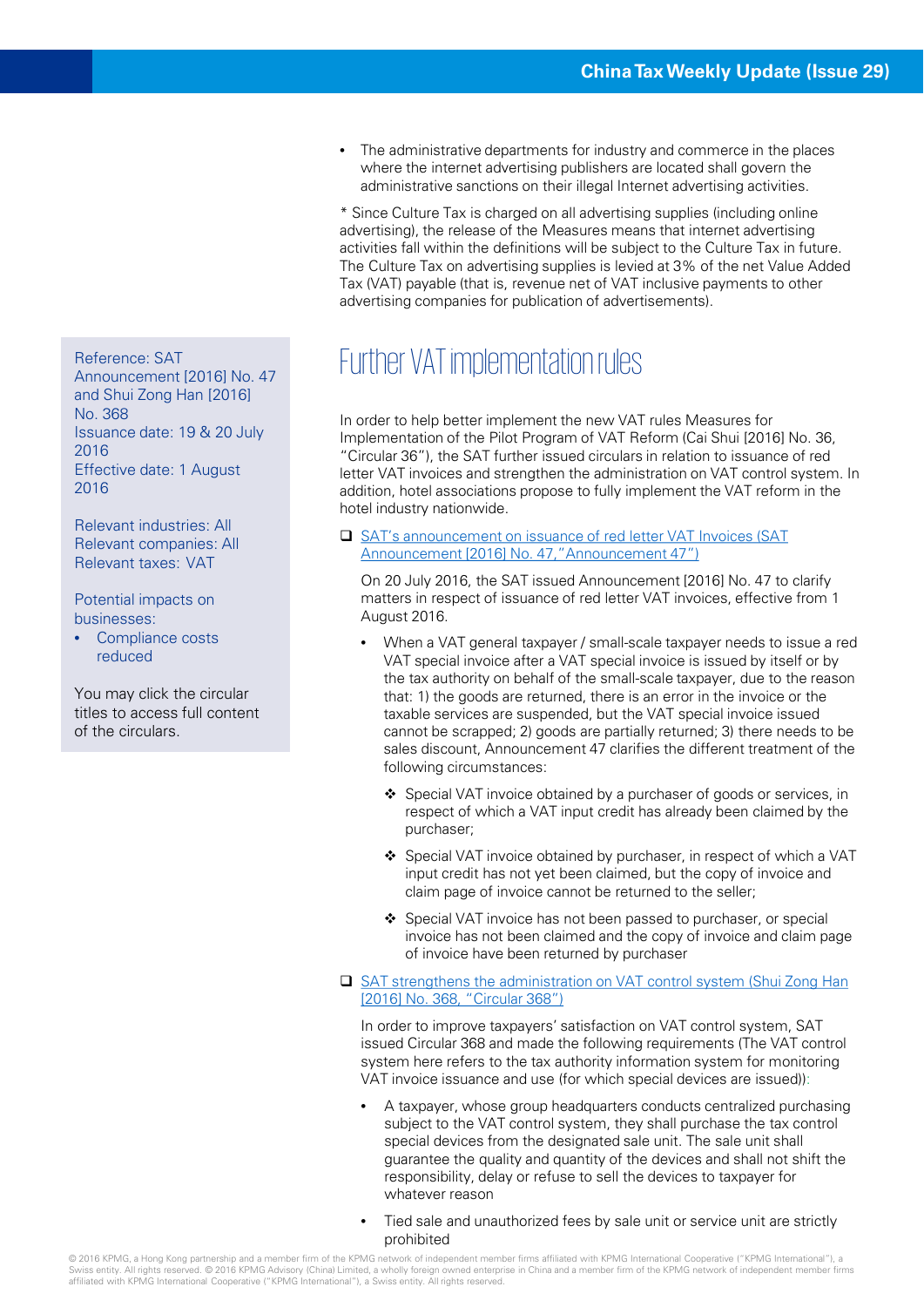- The sale unit shall not designate maintenance services unit to the taxpayer and force taxpayer to accept the services after selling the device. Where the taxpayer makes the request for installation to the service unit, the service unit shall complete the installation and commissioning of the taxpayer's VAT control system within 3 working days rather than shift the responsibility, delay or refuse to install the system for whatever reason
- □ Hotels associations propose to fully implement the VAT reform in hotel industry nationwide

In order to promote the fully implementation of the VAT reform in the hotel industry, on 20 July 2016, China Tourist Hotel Industry Association and China Hotel Association jointly initiate the hotels in a nationwide as follows:

- Not to increase the rates on the ground of VAT reform, not to bid up the price. Price adjustment shall be made based on the market quotation, competition, supply and demand, cost variation.
- □ [Report on tax burden of financial service sector after VAT reform](http://www.gov.cn/premier/2016-07/27/content_5095338.htm)

Premier Li Keqiang, in a State Council Committee meeting held on 27 July 2016, indicated that the actual tax burden of all industries overall decreased after the full implementation of the VAT reform from May 2016 onwards. For some financial enterprises, however, the tax burden increased for a number of reasons. With the deepening of the reform, the effect of tax cut shall be more obvious. Also, the meeting calls for efforts to improve the supporting measures at proper times, interpret the policies and carry out taxation services appropriately and guide the enterprises to make proper use of the VAT credit mechanism so as to ensure decreases rather than increases in the tax burdens of the financial industry and stabilize the market expectations.

The State Council, the MOF and the SAT have recently issued many circulars for the implementation of Circular 36. You may click KPMG China Tax Weekly Update [Issue 13,](https://home.kpmg.com/cn/en/home/insights/2016/04/china-tax-weekly-update-13.html) [Issue 14,](https://home.kpmg.com/cn/en/home/insights/2016/04/china-tax-weekly-update-14.html) [Issue 15,](https://home.kpmg.com/cn/en/home/insights/2016/04/china-tax-weekly-update-15.html) [Issue 16,](https://home.kpmg.com/cn/en/home/insights/2016/05/china-tax-weekly-update-16.html) [Issue 17,](https://home.kpmg.com/cn/en/home/insights/2016/05/china-tax-weekly-update-17.html) [Issue 18,](https://home.kpmg.com/cn/en/home/insights/2016/05/china-tax-weekly-update-18.html) [Issue 19,](https://home.kpmg.com/cn/en/home/insights/2016/05/china-tax-weekly-update-19.html) [Issue 20](https://home.kpmg.com/cn/en/home/insights/2016/06/china-tax-weekly-update-20.html), [Issue 21,](https://home.kpmg.com/cn/en/home/insights/2016/06/china-tax-weekly-update-21.html) [Issue 22,](https://home.kpmg.com/cn/en/home/insights/2016/06/china-tax-weekly-update-22.html) [Issue 23,](https://home.kpmg.com/cn/en/home/insights/2016/06/china-tax-weekly-update-23.html) [Issue 24](https://home.kpmg.com/cn/en/home/insights/2016/06/china-tax-weekly-update-24.html), [Issue 25](https://home.kpmg.com/cn/en/home/insights/2016/07/china-tax-weekly-update-25.html) , [Issue](https://home.kpmg.com/cn/en/home/insights/2016/07/china-tax-weekly-update-26.html) 26 , [Issue](https://home.kpmg.com/cn/en/home/insights/2016/07/china-tax-weekly-update-27.html) 27 and **[Issue 28](https://home.kpmg.com/cn/en/home/insights/2016/07/china-tax-weekly-update-28.html)** to understand the details.

\* On the occurrence of Circular 36 announcement, KPMG immediately issued a series of China Tax Alerts to provide an overview of the high level policies and general impacts across all industries. Focusing on construction, real estate, finance and lifestyle services, at the same time, we also issued specific alerts for each of the three major industries affected by these changes. You may click the following links to read:

- [China Tax Alert: China's new VAT rates & rules –high level policies and](https://home.kpmg.com/cn/en/home/insights/2016/03/china-tax-alert-09-vat-implementation-rules.html)  general impacts across all industries (Issue 9, March 2016)
- [China Tax Alert: China's new VAT rates & rules –Financial Services](https://home.kpmg.com/cn/en/home/insights/2016/03/china-tax-alert-10-implementation-rules-fs-insurance.html) impacts (Issue 10, March 2016)
- □ China Tax Alert: China's new VAT rates & rules –Lifestyle Services impacts (Issue 11, March 2016)
- [China Tax Alert: China's new VAT rates & rules -Real Estate &](https://home.kpmg.com/cn/en/home/insights/2016/03/china-tax-alert-12-china-vat-reform-policy.html)  Construction industry impacts (Issue 12, March 2016)

\*\* In addition, the MOF and SAT issued Circular 68 to further clarify VAT treatment of services in regard of reinsurance arrangements, lease of immovable properties and non-academic education. Also, Circular 70 was issued to further clarify the VAT reform policies on financial industry. KPMG has issued two China Tax Alerts to detail the tax impact to reinsurance, insurance and financial services, you may click the following links to read:

- [China Tax Alert: New Circular clarifies China's VAT treatment of](https://home.kpmg.com/cn/en/home/insights/2016/06/china-tax-alert-17-va-treatment-of-reinsurance-arrangements.html)  reinsurance arrangements (Issue 17, June 2016)
- [China Tax Alert: New Circular expands upon China's VAT exemptions for](https://home.kpmg.com/cn/en/home/insights/2016/07/china-tax-alert-20-new-circular-expands-upon-china-vat-exemptions-for-financial-services-industry.html)  financial services industry (Issue 20, July 2016)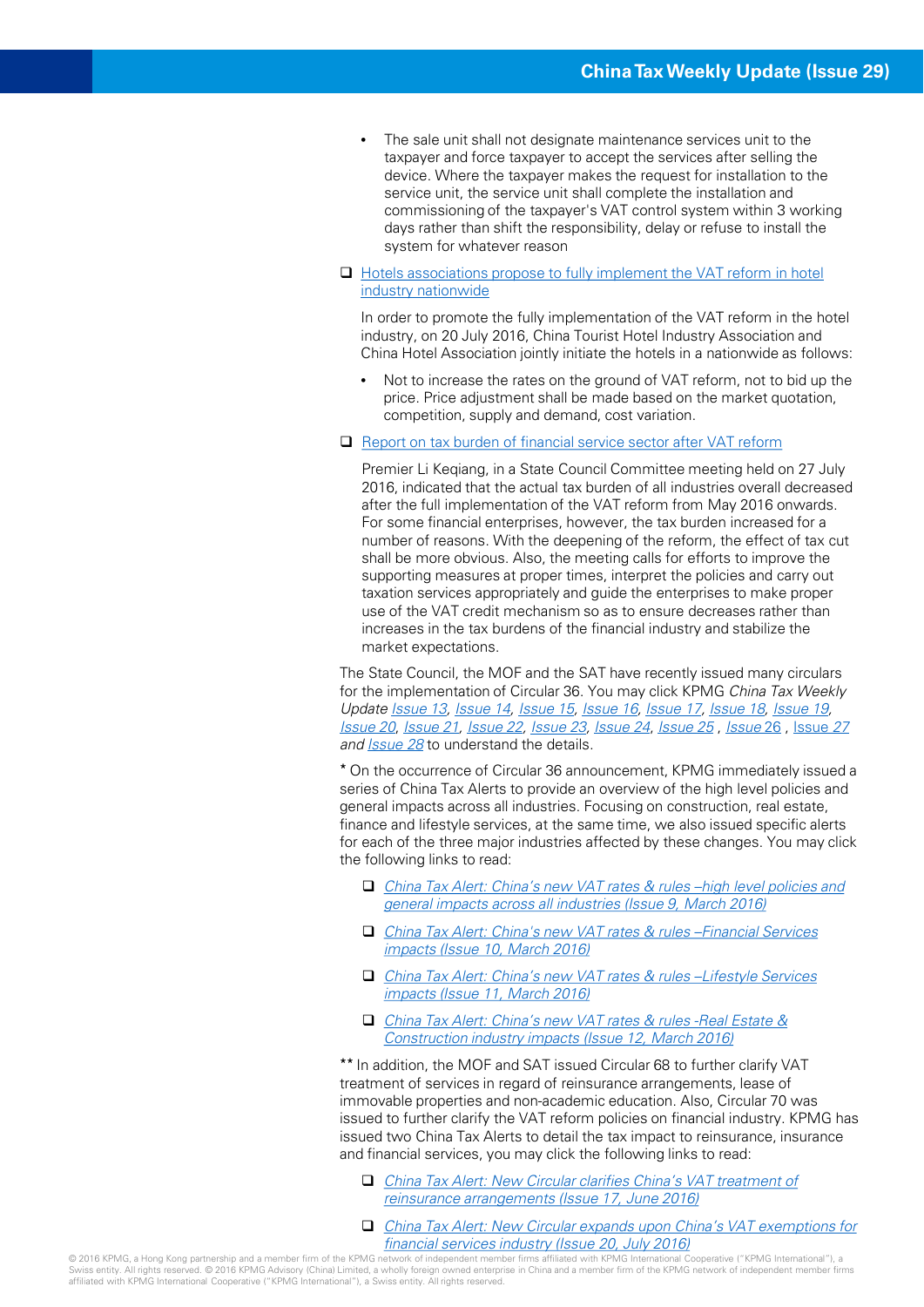Reference: SAT

Announcement [2016] No. 46 Issuance date: 13 July 2016 Effective date: 1 September 2016

Relevant industries: All Relevant companies: Export enterprises engaged in manufacturing, foreign trade and foreign trade integrated services Relevant taxes: VAT

Potential impacts on businesses:

• Risks of being challenged due to non-compliance issues increased

You may click [here](http://www.chinatax.gov.cn/n810341/n810755/c2217201/content.html) to access full content of the circular:

[2016] No. 56 Issuance date: 17 July 2016 Effective date: N/A

Relevant industries: All Relevant companies: Central State-owned Enterprises Relevant taxes: N/A

Potential impacts on businesses:

• Operational costs reduced

You may click [here](http://www.gov.cn/zhengce/content/2016-07/26/content_5095050.htm) to access full content of the circular.

## New measures to facilitate export enterprises

On 13 July 2016, the State Administration of Taxation (SAT) issued Announcement [2016] No. 46 ("Announcement 46") and published the revised Administrative Measures on Categorisation of Enterprises for Export Tax Refund (Exemption). Announcement 46 revises the old measures, which were released in 2015, and it shall take effect from 1 September 2016.

Administrative categories for export enterprises comprise Category 1, Category 2, Category 3 and Category 4 and enterprises are classified into these categories based on their general tax credit rating and historic tax compliance status, amongst other factors. Enterprises classified as Category 1 and 2 are entitled to enjoy simplified filing procedures and may obtain tax refunds in an expedited timeframe. Enterprises classified as Category 4 shall be subject to strict administration and examination to guard against risks.

Compared with the old Measures, Announcement 46 mainly made the following revisions:

- Refine assessment criteria for export enterprises classified as Category 1, i.e., setting different criteria based on the types of export enterprises (export enterprises have been divided into manufacturing enterprises, foreign trade enterprises and foreign trade integrated services enterprises in Announcement 46)
- Reduce the threshold of enterprises classified as Category 1, i.e., net assets of foreign trade integrated services enterprises as at end of preceding year shall more than 30% of the total export tax refund (exemption amount for that year (shall more than 60% for foreign trade enterprises, both of proportions in the old Measures are 100%)
- Strengthen the joint incentives for honest enterprises and disciplinary punishments for dishonest enterprises

Besides, Announcement 46 also sets out the assessment criteria for export enterprises classified as Category 2, Category 3 and Category 4. Category management and adjustment as well as risk prevention by tax authorities are also stipulated in the Announcement.

\* With regard to Incentives for taxpayers with class-A tax credit rating, you may click KPMG [China Tax Weekly Update \(Issue 27, July 2016\)](https://home.kpmg.com/cn/en/home/insights/2016/07/china-tax-weekly-update-27.html) for details.

## Reference: Guo Ban Fa<br>
State Council issues guideline on reorganization of SOEs

The State Council issued a guideline on restructuring and reorganization of central State-owned enterprises (SOEs) on July 17 2016. The main contents are abstracted as follows:

- Reorganize state-owned capital investment and operating companies. Moderately centralize inefficient and ineffectively used assets of SOEs and SOEs in the industries with small-scale, low level of industrial concentration, serious excess production capacity to state-owned capital investment and operating companies.
- Steadily promote restructuring of enterprises in fields such as equipment manufacturing, construction engineering, electric power, steel and iron, nonferrous metal, shipping, construction materials, tourism and aviation services. Encourage the restructuring of central enterprises at upper and lower reaches of industrial chain such as enterprises engaged in coal, electric power, metallurgy and etc.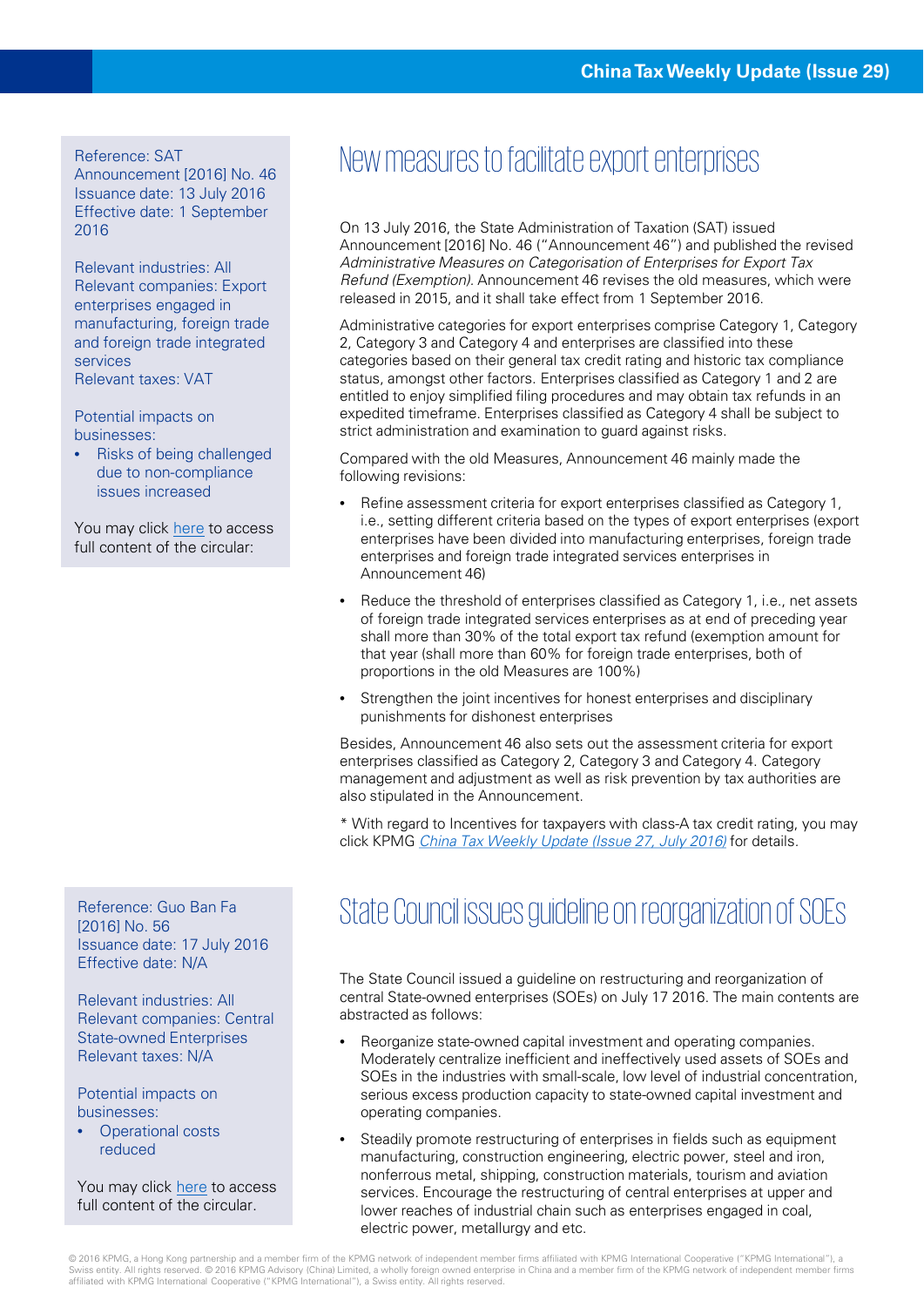- Encourage central enterprises in fields such as communications, electric power, automobile, new materials, new energy, oil and gas pipelines, marine equipment, air cargo to jointly set up a joint-stock specialized platform. Increase the intensity of joint development of the new technology, new products and new market.
- Encourage central enterprise to push forward the professional integration and to intensify the sustainable development capability by ways of capital injection, restructuring, merger and acquisition.
- More efforts are needed in handling enterprises with negative profits and low-efficient production rate. The problem can be resolved by way of asset restructuring, bankruptcy and liquidation, transfer of property rights, convert the asset into money, transfer of state-owned assets and equity of enterprises without consideration etc.

#### China set up one new National Independent Innovation Demonstration Zone (NIIDZ)

On 19 July 2016, the State Council issued Guo Han [2016] No. 130, officially approving the establishment of new NIIDZ in Chongqing High and New Tech Development Zone. Accordingly, Chongqing hi-tech development zone are entitled to enjoy the preferential policies of NIIDZs.

(There are up to now 17 NIIDZs in total throughout China, including Beijing Zhongguancun, Donghu of Wuhan, Shanghai Zhangjiang, Shenzhen, South of Jiangsu, Changzhutan of Hunan, Tianjin Binhai, High-tech zone of Chengdu, Hangzhou, High-tech zone of Xi'an, Pearl River Delta, Shandong Bandao, Liaoning Shenda, Zhengluoxin of Henan, Fuzhou-Xiamen-Quanzhou of Fujian, Hefei-Wuhu-Bengbu of Anhui and Chongqing.)

\* In June 2016, the State Council approved to establish NIIDZs in the Fuzhou-Xiamen-Quanzhou State Hi-tech Industry Development Zones (SHIDZs) and [Hefei-Wuhu-Bengbu SHIDZs, you may click KPMG](https://home.kpmg.com/cn/en/home/insights/2016/07/china-tax-weekly-update-25.html) China Tax Weekly Update (Issue 25, July 2016) for more details.

\*\* On March 2016, the Standing Committee Meeting of the State Council decided to set up several new NIIDZs and to accelerate the construction of Shanghai Scientific and Technological Innovation Centre, you may click KPMG [China Tax Weekly Update \(Issue 12, April 2016\)](https://home.kpmg.com/cn/en/home/insights/2016/04/china-tax-weekly-update-12.html) for more details.

\*\*\* With regard to the relevant tax preferential policies of NIIDZs, you may click KPMG [China Tax Weekly Update \(Issue 6, March 2016\)](https://home.kpmg.com/cn/en/home/insights/2016/02/china-tax-weekly-update-06.html) for more details.

Reference: Guo Han [2016] No. 130 Issuance date: 19 July 2016 Effective date: 19 July 2016

Relevant industries: High and new technology Industry Relevant companies: Enterprises are located in Chongqing national hi-tech zone Relevant taxes: N/A

Potential impacts on businesses:

• Operational costs reduced

You may click [here](http://www.gov.cn/zhengce/content/2016-07/26/content_5094982.htm) to access full content of the circular: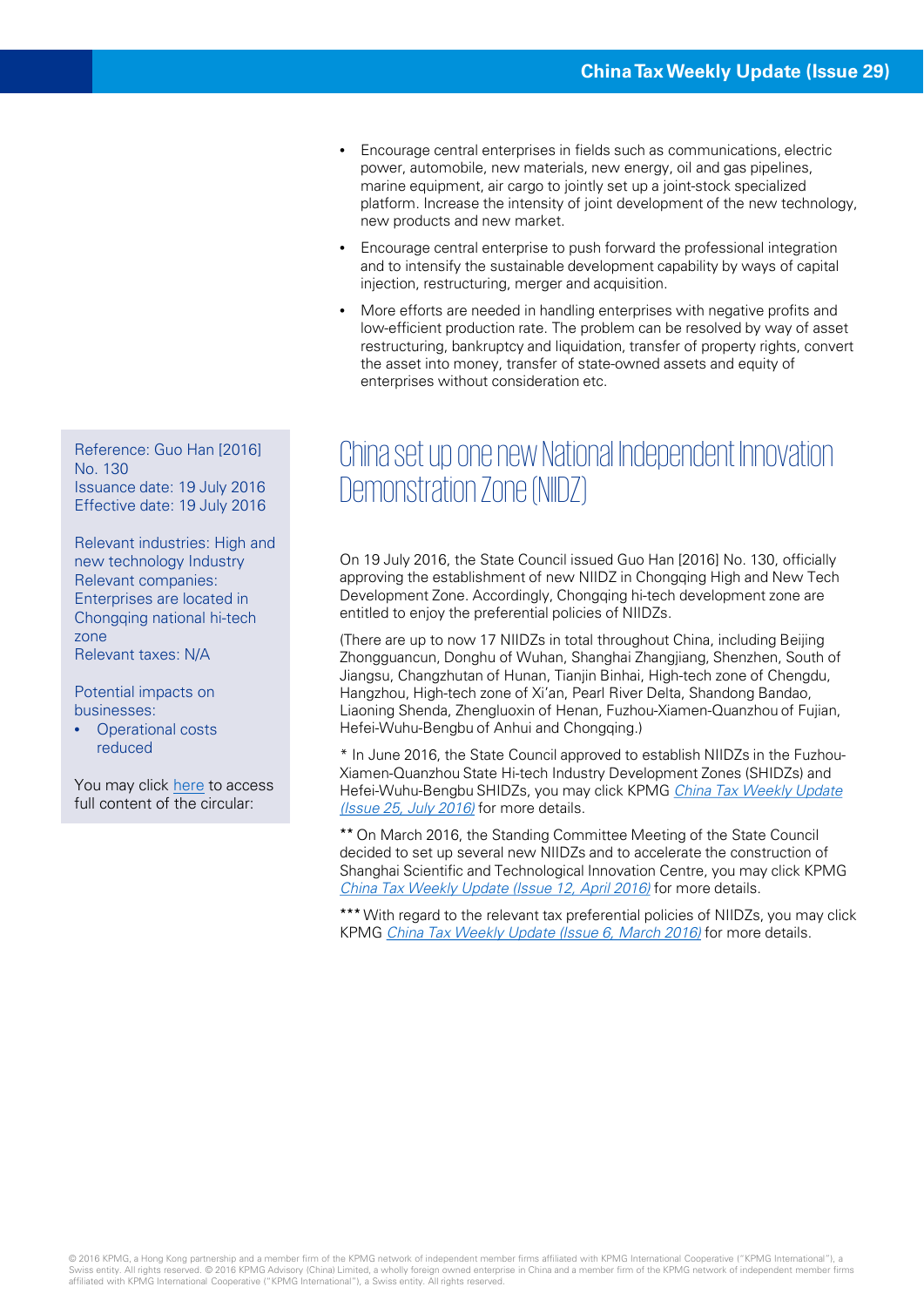Zi [2016] No. 139 Issuance date: 14 July 2016 Effective date: N/A

Relevant industries: All Relevant companies: All Relevant taxes: N/A

Potential impacts on businesses:

**Operational costs** reduced

You may click [here](http://www.saic.gov.cn/zwgk/zyfb/zjwj/xxzx/201607/t20160725_170018.html) to access full content of the circular:

#### Reference: Gong Shang Biao<br>
SAIC to facilitate trademark registration

On 26 July 2016, the State Administration for Industry and Commerce (SAIC) issued Gong Shang Biao Zi [2016] No. 139 ("Circular 139"). This further promotes the business system reform and facilitates the trademark registration. Circular 139 clarifies the following facilitation measures:

- Local administrations for industry and commerce (AIC), market regulatory departments (In some jurisdictions, the local AIC is merged into a big market regulatory department which may also include the Food and Drug Administration, the Quality Supervision Administration and other market regulatory administrations) are entrusted by the trademark office, to set up an acceptance office at a local government affair hall or trademark registration hall, to handle applications for trademark registration
- The SAIC will carry out the pilot program of setting up trademark examination cooperation centre (TECC) outside of Beijing. TECC is entrusted by trademark office and is responsible for trademark review etc.
- Online application extends to cover all applicants rather than the trademark agency institutions only and the scope of trademark registration services from acceptance of trademark registration application online to applications for trademark services such as trademark renewal, transfer, deregistration and change, etc.

Circular 139 also simplifies trademark application procedure, trademark review mechanism, and strengthens the supervision of trademark credit.

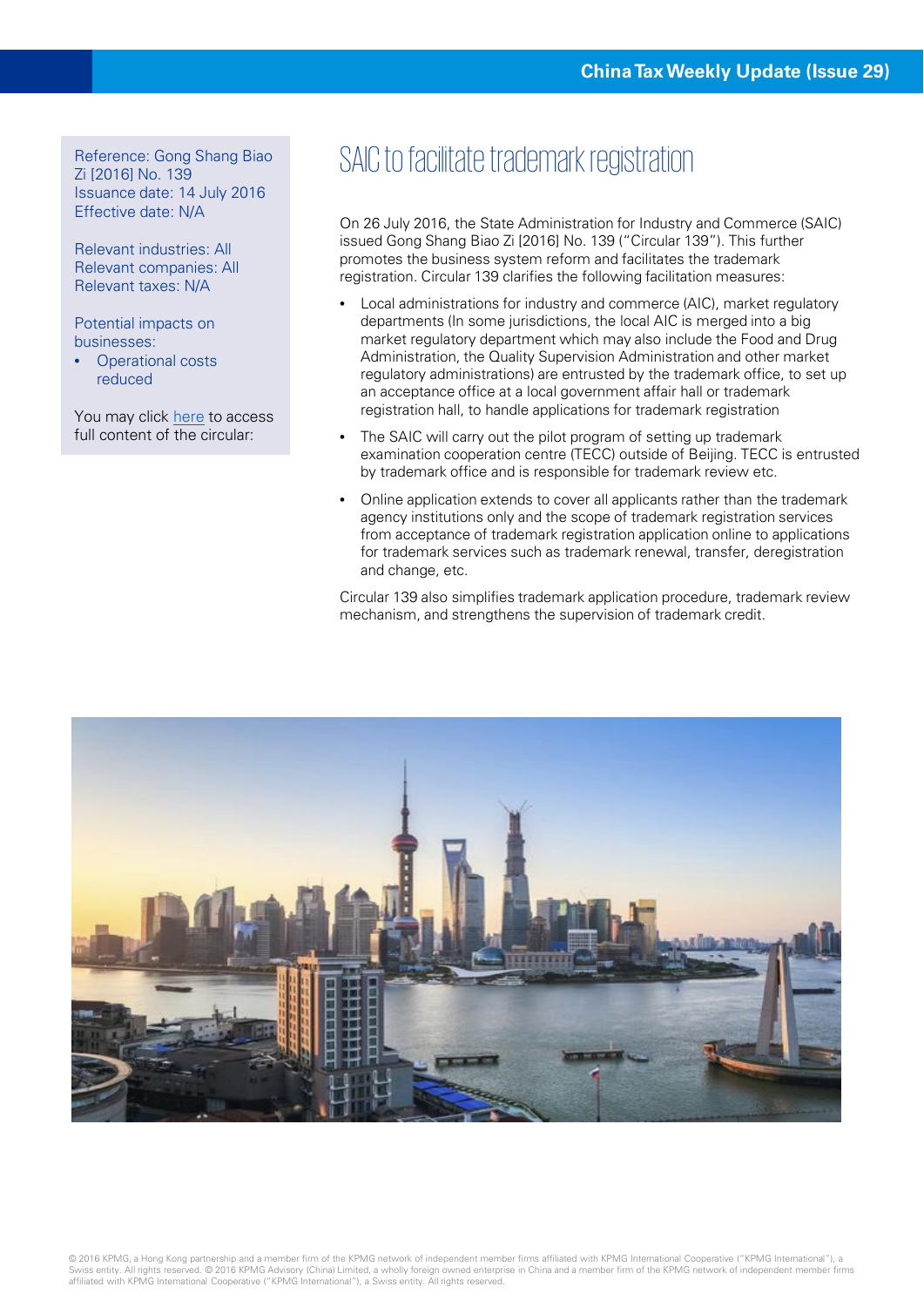

### Final ruling on the anti-dumping investigation against imports of electrical steel

In MOFCOM Announcement [2016] No. 33 released on 23 July 2016, the MOFCOM issued final ruling on the anti-dumping investigations against imports of electrical steel (originally produced in Japan, South Korea and the EU).

\* With regard to the preliminary ruling on the anti-dumping investigation against [imports of acrylic fibers and electrical steel, you may click KPMG](https://home.kpmg.com/cn/en/home/insights/2016/04/china-tax-weekly-update-13.html) China Tax Weekly Update (Issue 13, April 2016) for more details.

\*\* With regard to the final ruling on the anti-dumping investigation against imports of unbleached sack paper originated in the U.S., the EU and Japan, you may click KPMG [China Tax Weekly Update \(Issue 14, April 2016\)](https://home.kpmg.com/cn/en/home/insights/2016/04/china-tax-weekly-update-14.html) for more details.

You may click [here](http://www.mofcom.gov.cn/article/b/c/201607/20160701364842.shtml) to access full content of the circular

## Beijing clarifies the issuance of ordinary invoice by tax authority on behalf of individual

On 24 July 2016, Beijing State Tax Bureau (BSTB) and Beijing Local Tax Bureau (BLTB) jointly issued Announcement [2016] No. 24, to clarify issuance of ordinary invoices by tax authorities on behalf of individual (excluding individualowned business). (Individuals may need to issue invoices (by tax authorities on behalf of the individuals) in the circumstances such as he/she is renting out his/her house, or transferring the ownership of his/her properties.)

- Where an individual applies for issuing the ordinary invoice, the individual shall pay taxes in advance of issuing the invoice. VAT payable by individual shall be levied by the state tax authority; urban maintenance and construction tax, education surcharge and local education surcharge payable by individual shall be collected by the state tax authority on behalf of local tax authority
- Where an individual obtains taxable income and the withholding agent fails to fulfil the withholding obligation, the individual may perform the tax filing and payment at the taxation service hall of any local tax bureaus at district level and branches

Announcement 24 also clarifies the application procedure and document requirement.

You may click [here](http://hd.chinatax.gov.cn/guoshui/action/GetArticleView1.do?id=3496840&flag=1) to access full content of the circular

## Shenzhen local tax bureau seeks for opinions on draft announcement in respect of Urban Land Use Tax (ULUT)

On 21 July 2016, Shenzhen Local Tax Bureau invited the public to provide comments to its draft announcement in respect of ULUT. The draft clarifies the actual land area occupied of the buildings of two or more storeys.

You may click [here](http://www.szds.gov.cn/szds/0100/201607/6fec72d289f840fd8cbed81753f11f5c.shtml) to access full content of the circular.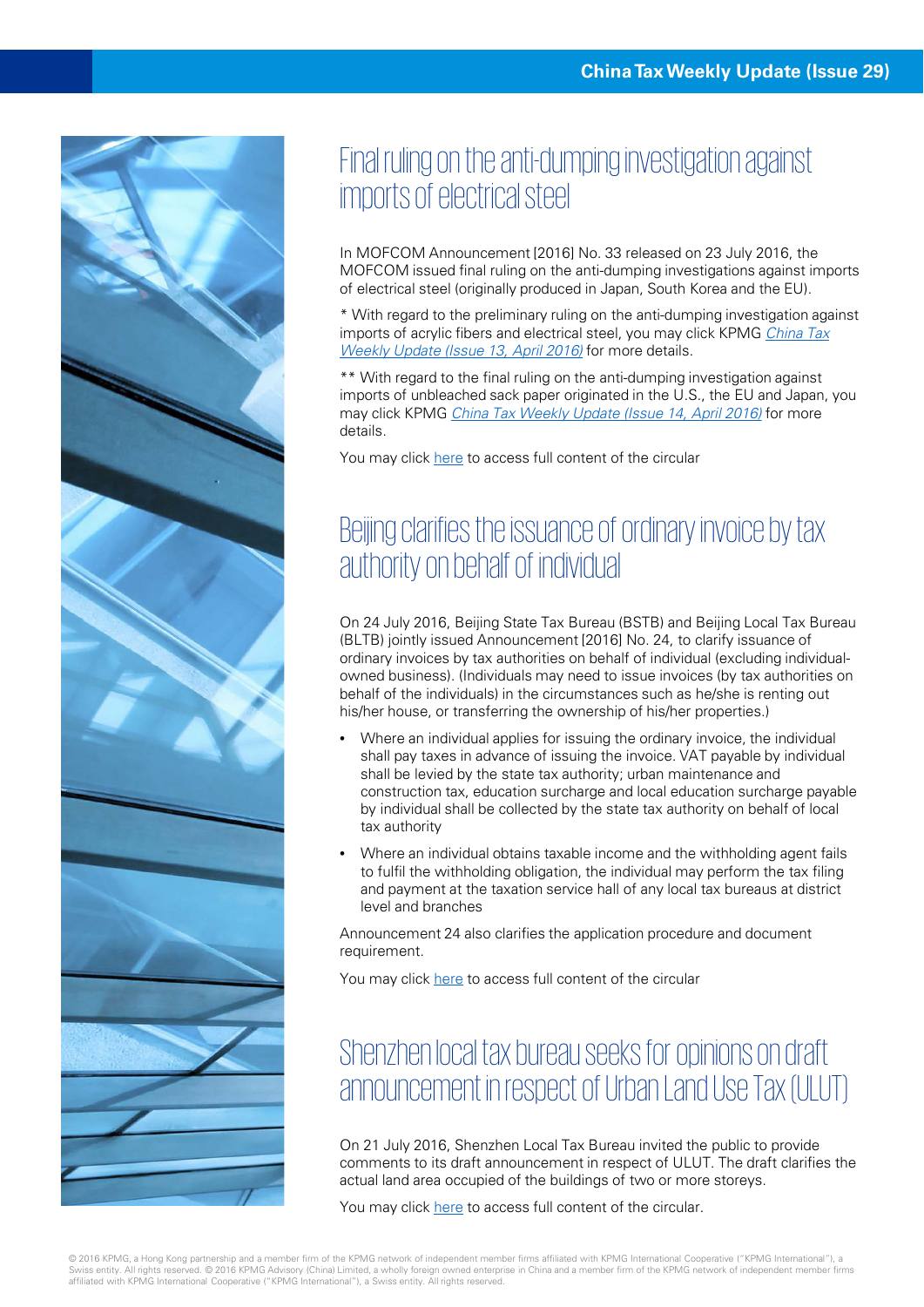

## New way to get IIT payment information in Shanghai

Based on the news from the official We-chat of Shanghai State Tax Bureau (and Shanghai Local Tax Bureau on 27 July 2016, individual taxpayer may enquiry IIT payment information and print it out via a network platform provided by Shanghai tax authority. In comparison with IIT payment certificate, IIT payment list may show a more comprehensive IIT payment record, including the month where the IIT payable is zero.

You may click [here](http://mp.weixin.qq.com/s?__biz=MzA4Mzk5OTgyMQ==&mid=2653328686&idx=1&sn=af17ed83d6e24499045d67df231e435a&scene=5&srcid=0728WTS7nMLP907y8NinVnQl%20-%20rd) to access full content of the circular

© 2016 KPMG, a Hong Kong partnership and a member firm of the KPMG network of independent member firms affiliated with KPMG International Cooperative ("KPMG International"), a<br>Swiss entity. All rights reserved. © 2016 KPMG